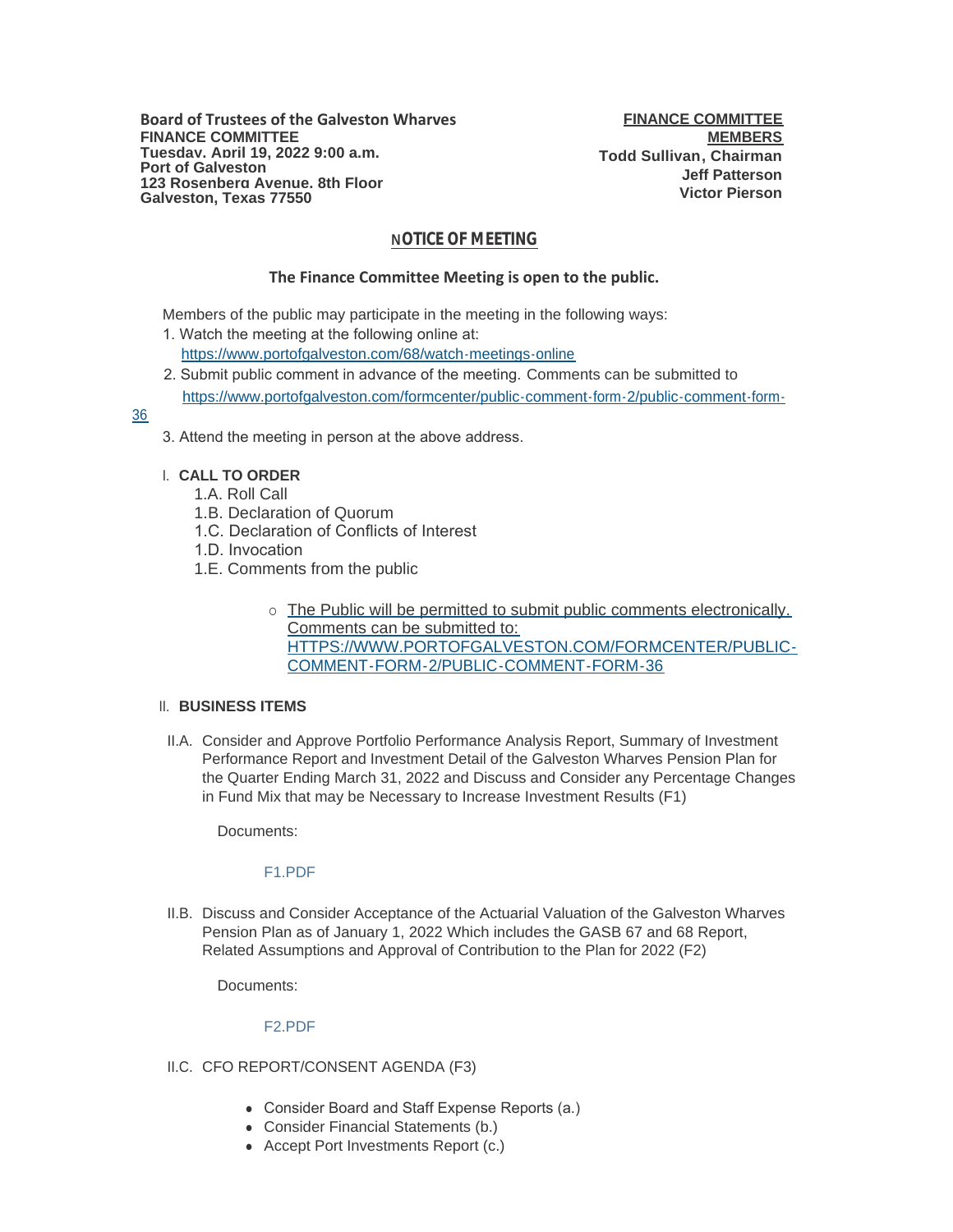- Accept Bank Reconciliation Report and Schedule of Restricted Fund Balances Report (d.)
- Accept Cash Flow Projections (e.)
- Accept Monthly Delinquent Accounts Receivable Analysis (f.)
- Accept Vendor Check Register Report (g.)
- Consider Trade Development (h.)

Documents:

[1. CFO REPORT 04 19 2022.PDF](https://www.portofgalveston.com/AgendaCenter/ViewFile/Item/4776?fileID=8515) [A.PDF](https://www.portofgalveston.com/AgendaCenter/ViewFile/Item/4776?fileID=8516) [B.PDF](https://www.portofgalveston.com/AgendaCenter/ViewFile/Item/4776?fileID=8517) [C.PDF](https://www.portofgalveston.com/AgendaCenter/ViewFile/Item/4776?fileID=8518) [D.PDF](https://www.portofgalveston.com/AgendaCenter/ViewFile/Item/4776?fileID=8519) [E.PDF](https://www.portofgalveston.com/AgendaCenter/ViewFile/Item/4776?fileID=8520) [F.PDF](https://www.portofgalveston.com/AgendaCenter/ViewFile/Item/4776?fileID=8521) [G.PDF](https://www.portofgalveston.com/AgendaCenter/ViewFile/Item/4776?fileID=8522) [H.PDF](https://www.portofgalveston.com/AgendaCenter/ViewFile/Item/4776?fileID=8523)

II.D. Discuss and Consider Resolution Approving the Galveston Wharves Investment Policy Following the Annual Review as Required by the Public Funds Investment Act (F4)

Documents:

#### [F4.PDF](https://www.portofgalveston.com/AgendaCenter/ViewFile/Item/4788?fileID=8528)

II.E. Discuss and Consider Adoption of Reimbursement Resolution to Reimburse Cash Fund Expenditures with Bond Funds in the Event a of a Subsequent Bond Issue by the Galveston Wharves (F5)

Documents:

## [F5.PDF](https://www.portofgalveston.com/AgendaCenter/ViewFile/Item/4794?fileID=8527)

II.F. Discuss Understanding of the Formula from the Contingency Agreement with Law Firm, and Show Examples of Recent Payout Calculations

## **III. COMMENTS FROM THE FINANCE COMMITTEE ON AGENDA ITEMS**

## IV. SET DATE AND TIME OF NEXT MEETING

**ADJOURNMENT** V.

**I certify that the above Notice of Meeting was posted in a place convenient to the public, in accordance with Chapter 551 of the Texas Government Code, on or before 4:00 p.m. Thursday, April 14, 2022.**

## **Rodger Rees, Port Director/CEO**

 **\_\_\_\_\_\_\_\_\_\_\_\_\_\_\_\_\_\_\_\_\_\_\_\_\_\_\_\_\_\_\_\_\_\_\_\_\_\_\_\_\_\_\_\_**

**Please Note:**

IT IS POSSIBLE THAT ONE OR MORE MEMBERS OF THE BOARD OF TRUSTEES WHO ARE NOT MEMBERS OF THE FINANCE COMMITTEE MAY ATTEND THIS MEETING. IF THE ATTENDANCE BY SUCH TRUSTEES RESULTS IN A QUORUM OF THE FULL BOARD OF TRUSTEES BEING PRESENT AT THE MEETING, THIS MEETING WILL ALSO